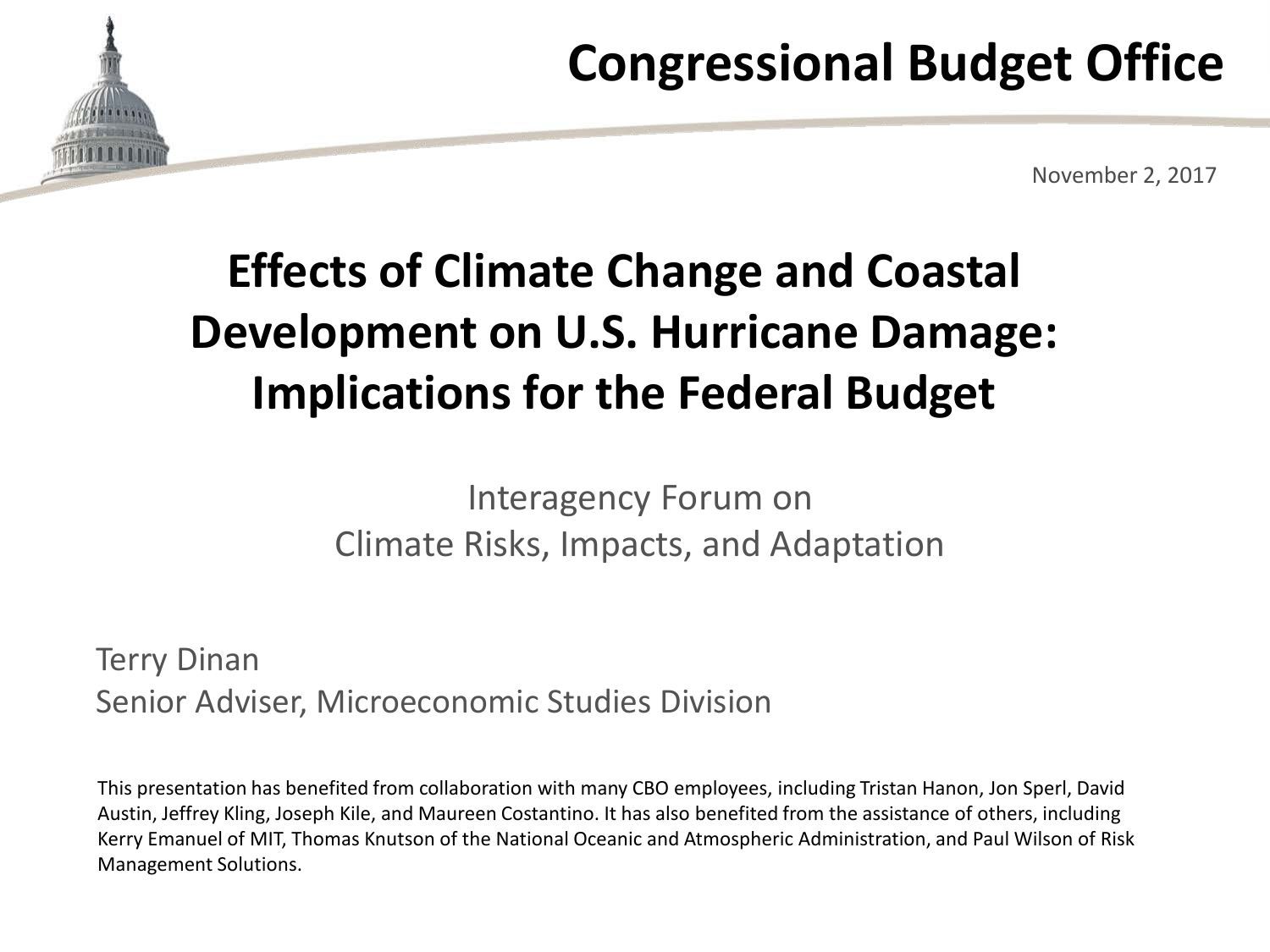- Present CBO's findings
- Explain methods
- Discuss options for reducing pressure for federal funding

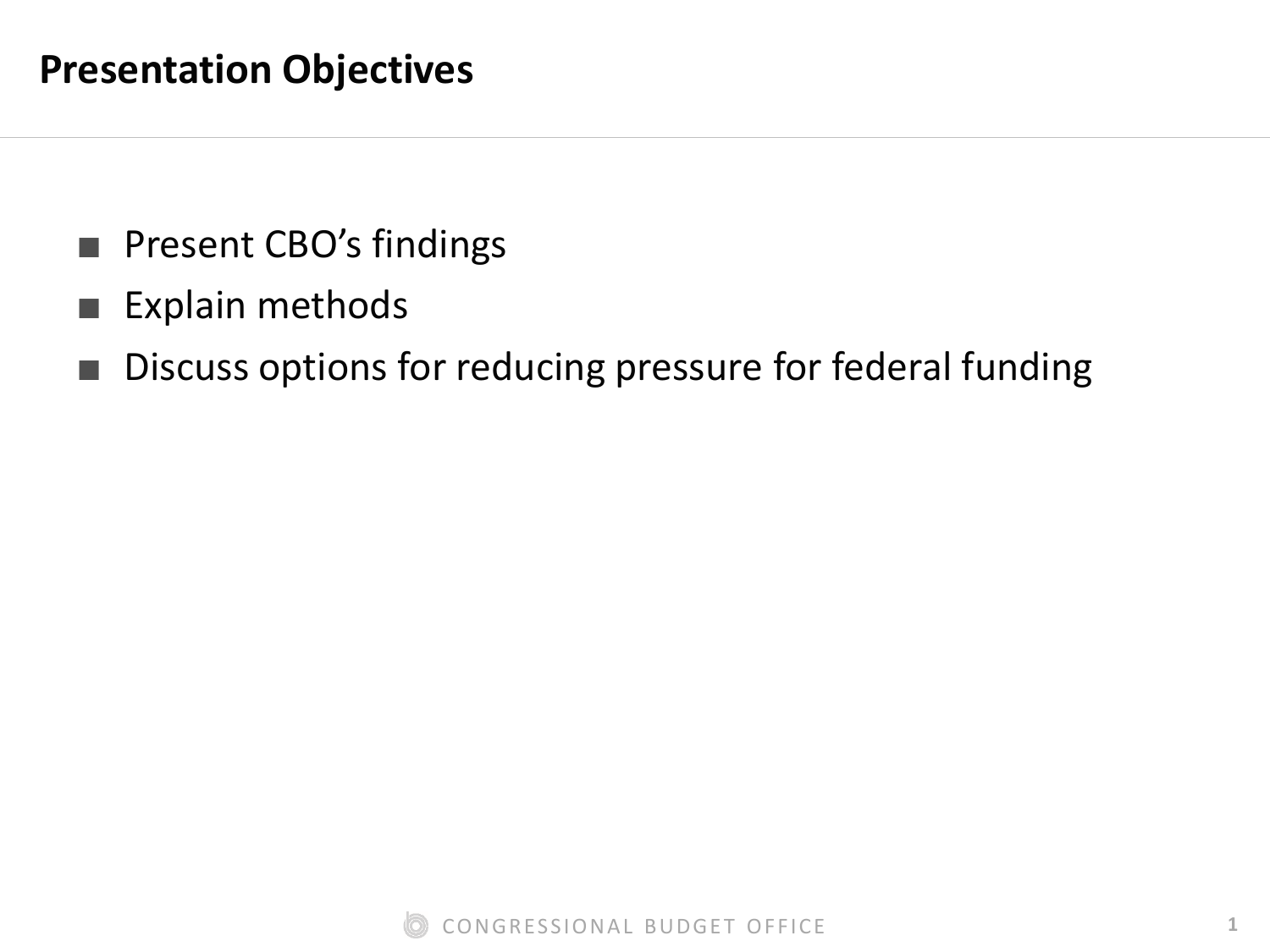#### **Expected** annual hurricane damage

- Long-run average under a given set of conditions
- Estimates based on current conditions and conditions in 2075
- *Expected* annual federal spending on hurricanes. Estimates based on:
	- Expected hurricane damage
	- Ratio of federal spending to damage for storms occurring between August 2005 and August 2012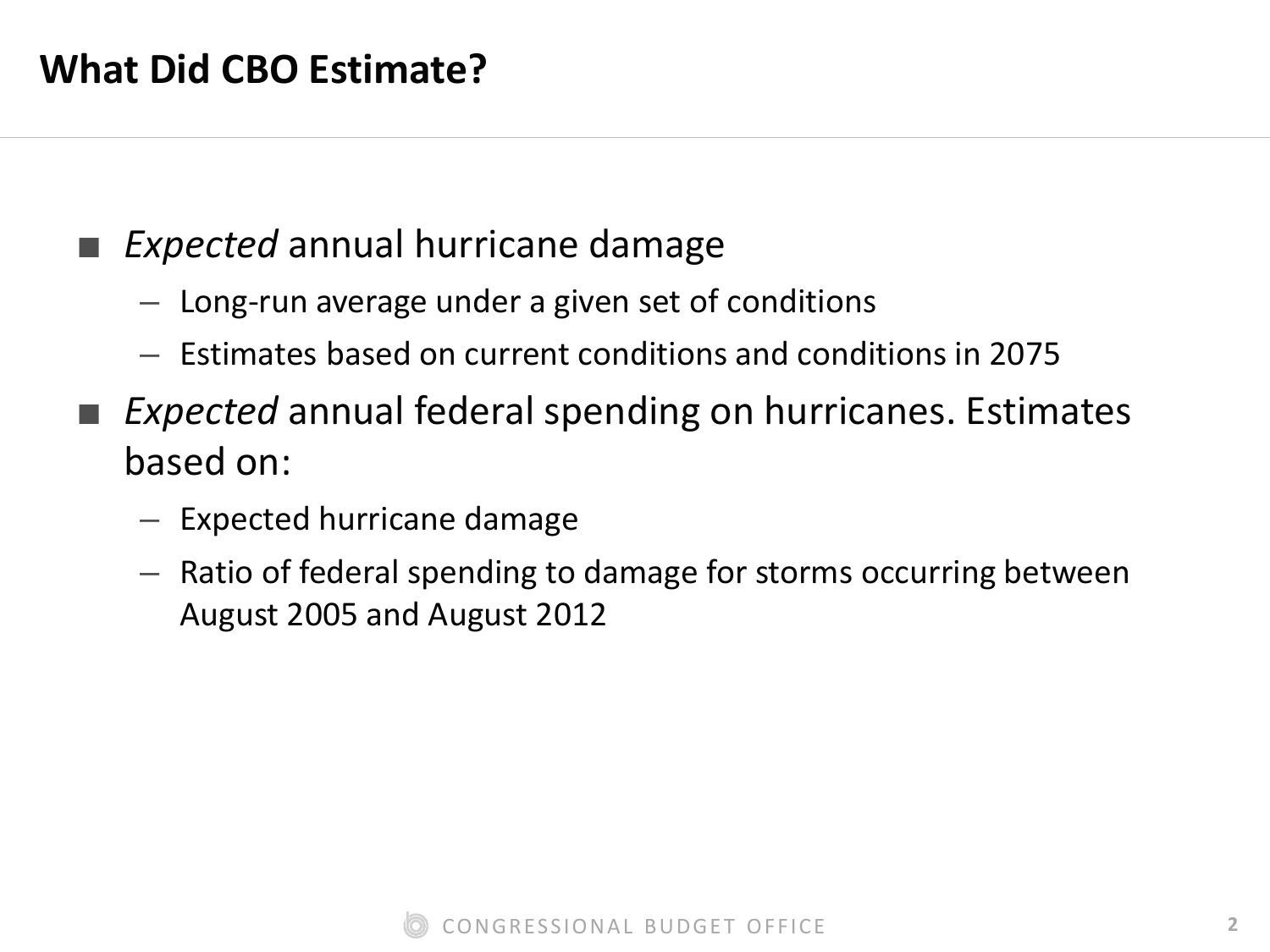#### **Expected Hurricane Damage and Related Federal Spending**

Percentage of Gross Domestic Product (Also shown in dollars based on today's economy)



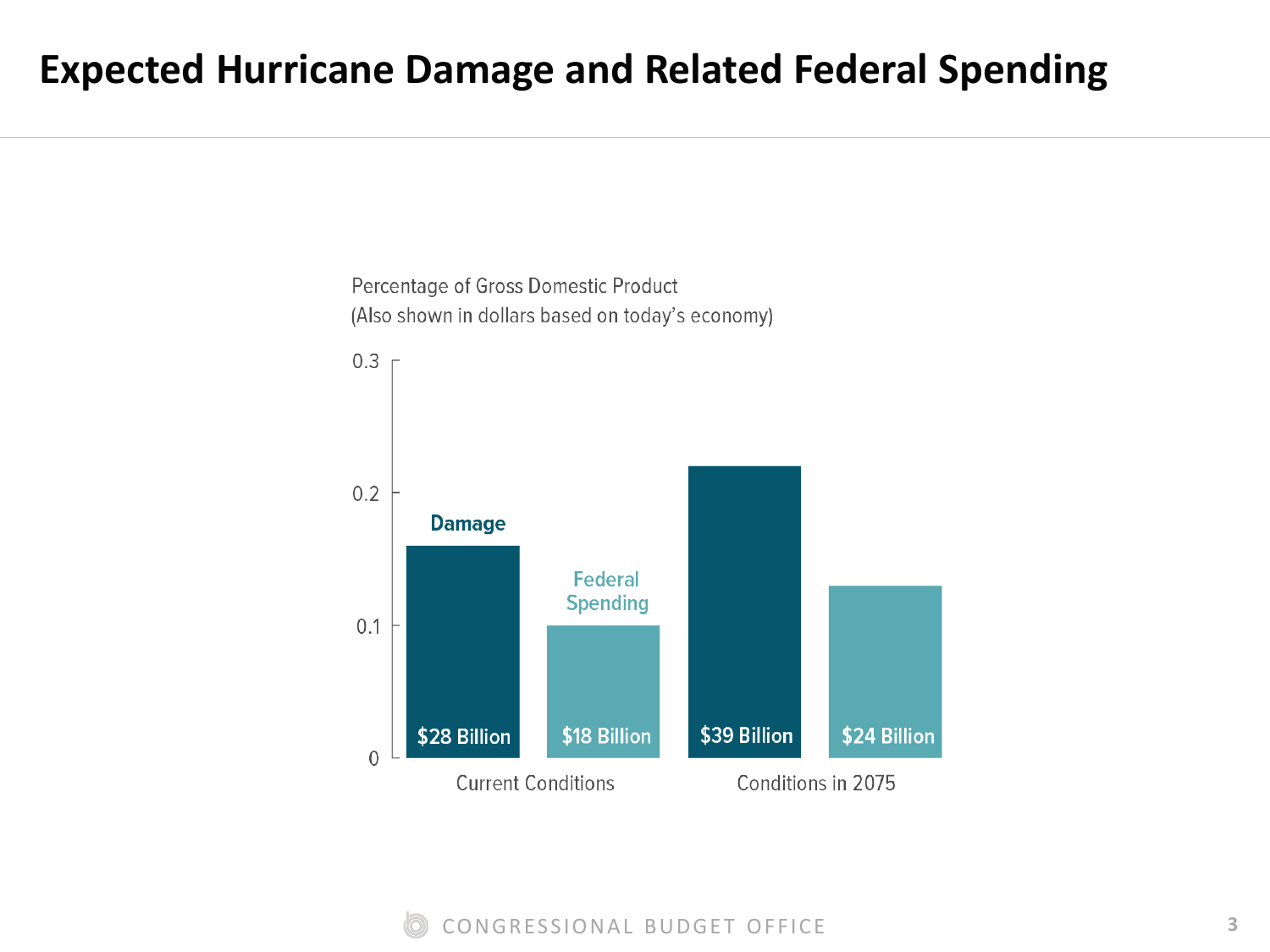#### **Estimates of Substantially Affected Population**



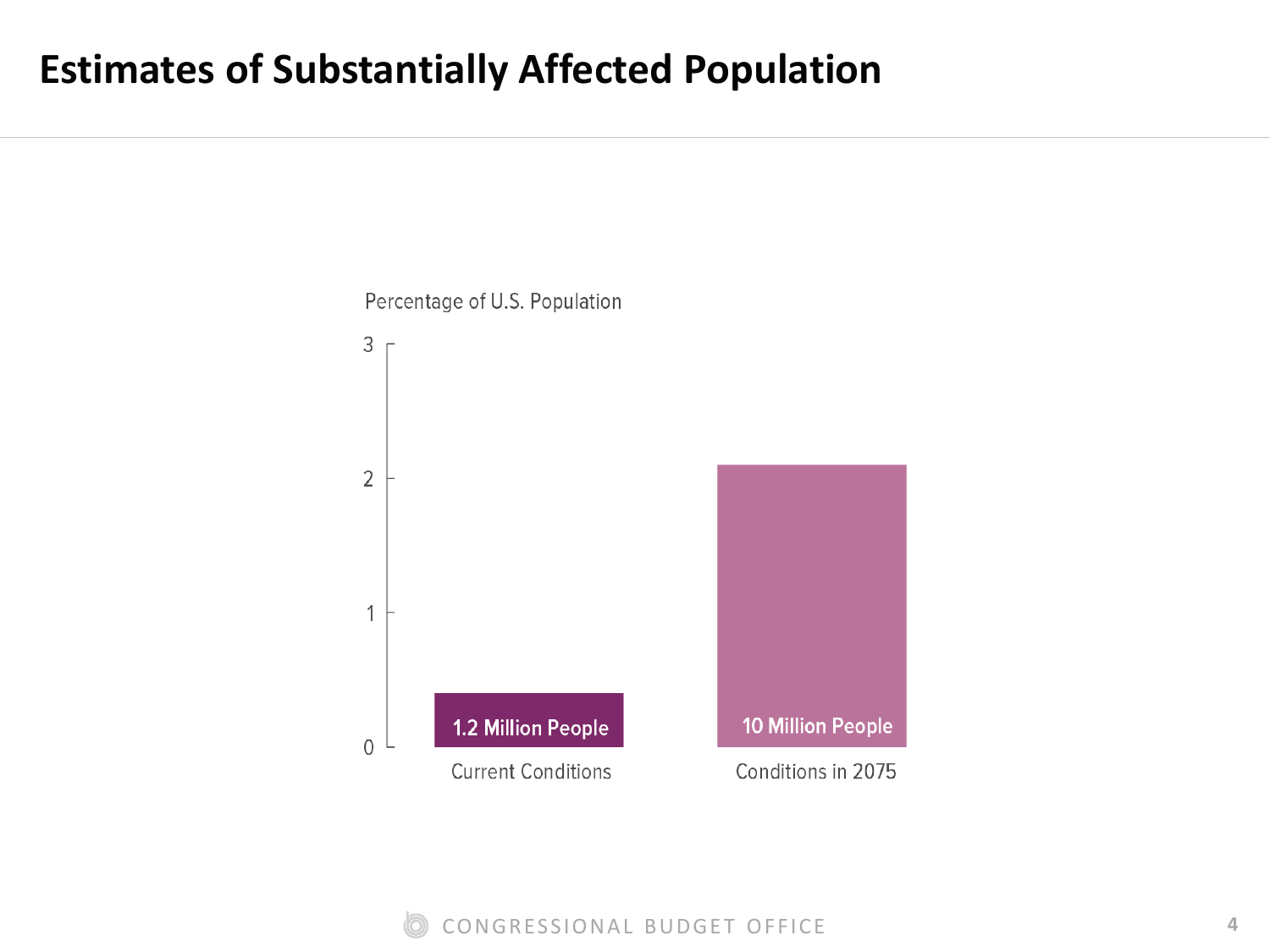#### **CBO's Approach for Estimating Expected Damage**

- Step 1: Estimate state-level expected damage under current conditions (the reference case)
- Step 2: Estimate distribution of potential changes in four conditions:
	- State-specific sea levels
	- Frequency of hurricanes of various categories
	- County-specific growth in population
	- County-specific growth in per capita income
- Step 3: Estimate a distribution of state-level expected damage for selected future years on the basis of distributions of projected changes in underlying conditions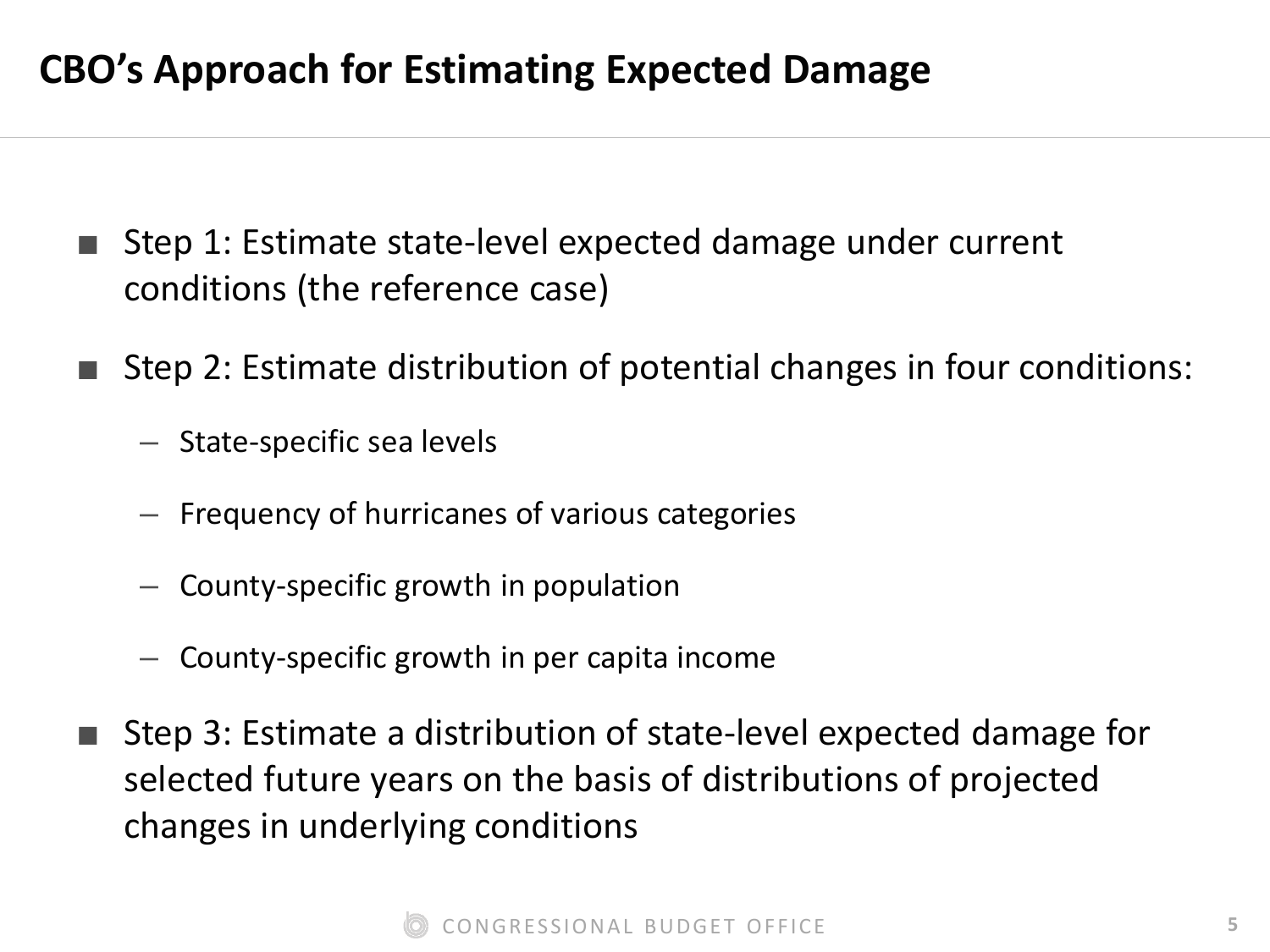Indicates expected damage under current conditions:

- State-specific sea levels
- Frequency of hurricanes of various categories
- Value of property exposed to damage
- Relies on Risk Management Solutions' damage functions to translate conditions into expected damage. The expected damage estimate:
	- Reflects the average frequency of each category of hurricane and accounts for *all* of the potential paths that a hurricane might follow
	- Includes a small probability of very costly events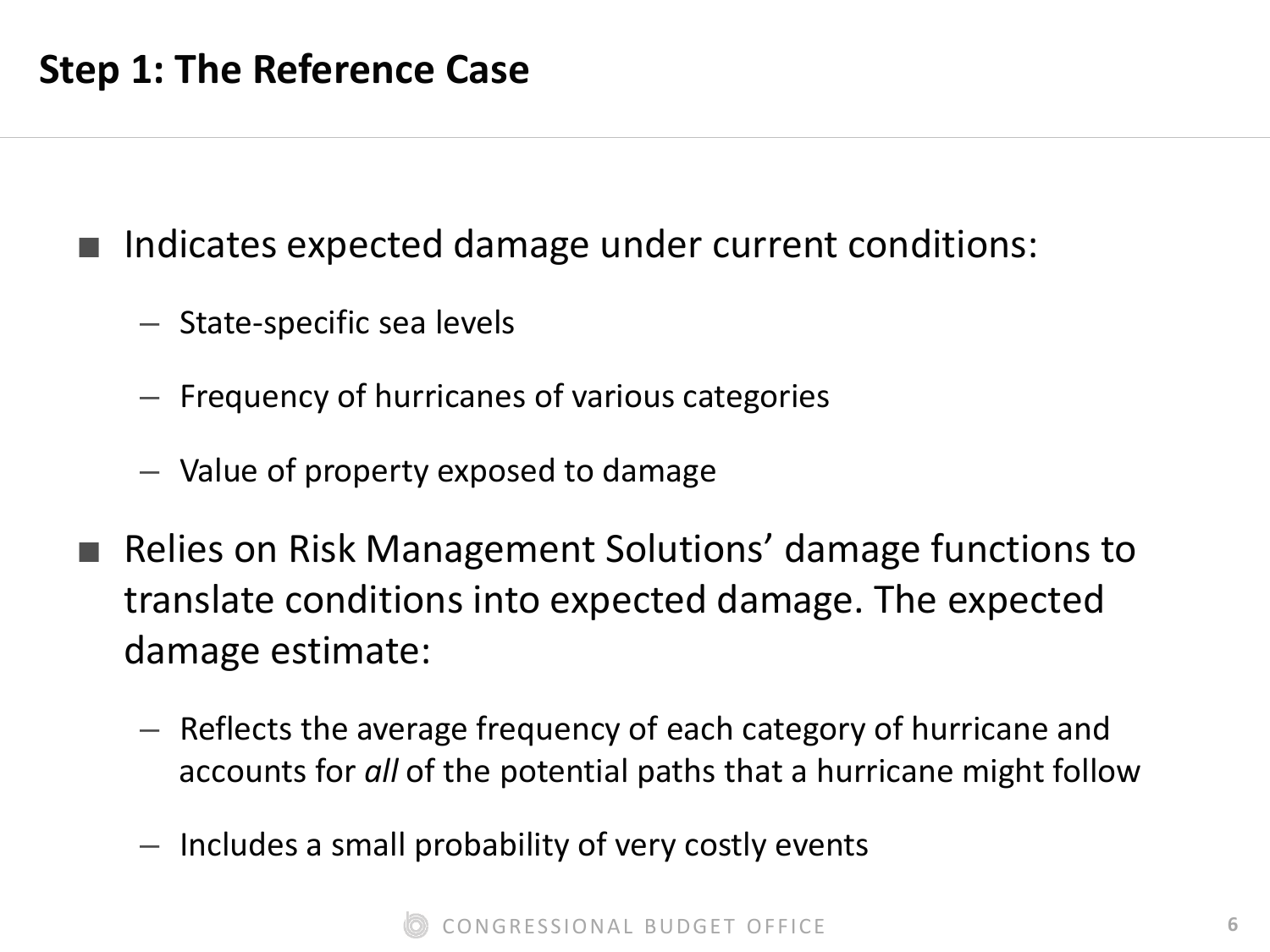## **Expected Annual Hurricane Damage in Reference Case, by State**

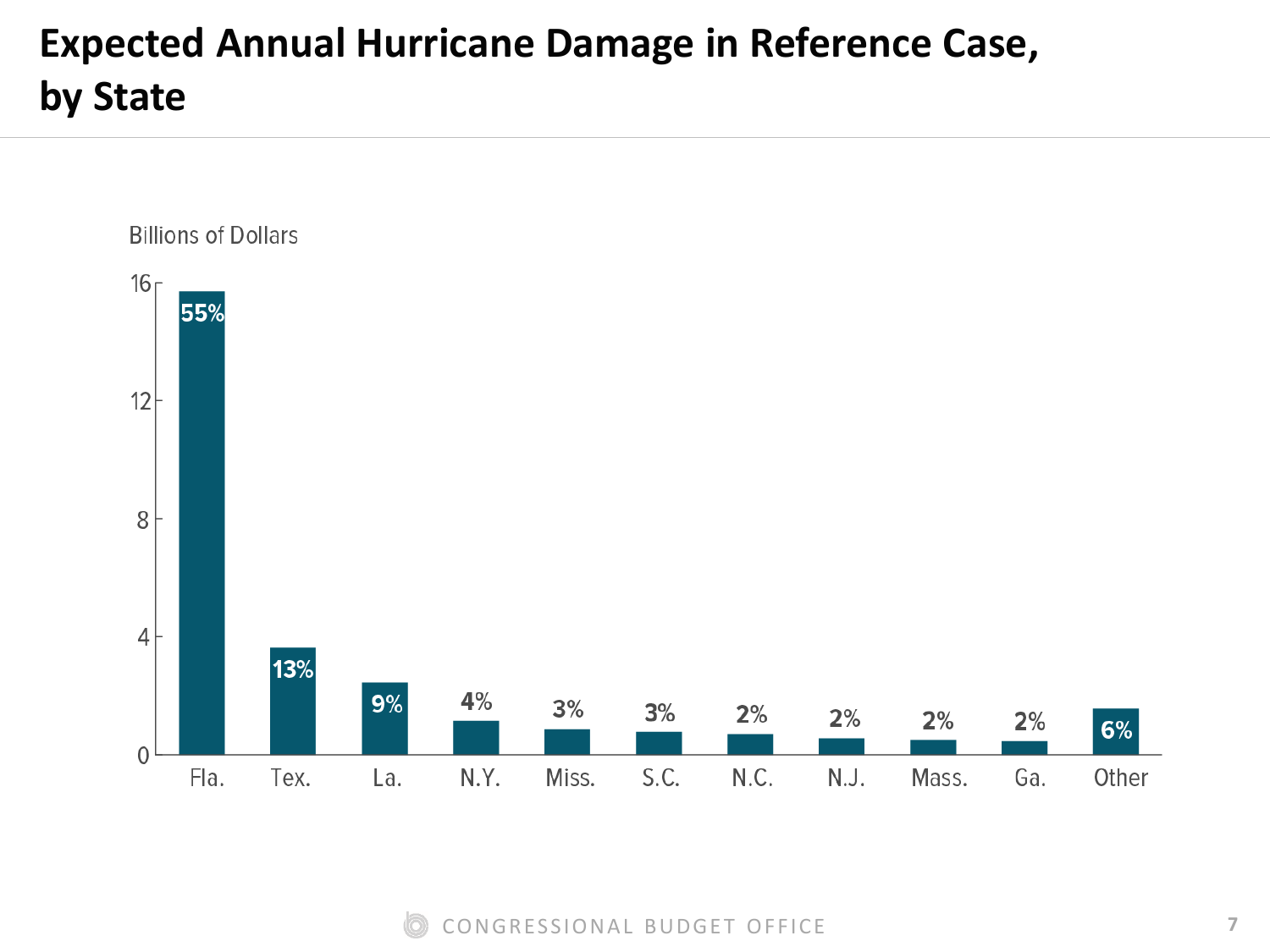#### **Step 2. Estimate Changes in Four Conditions Affecting Future Damage: Sea Level Rise**



#### Sea Level Rise For Selected States

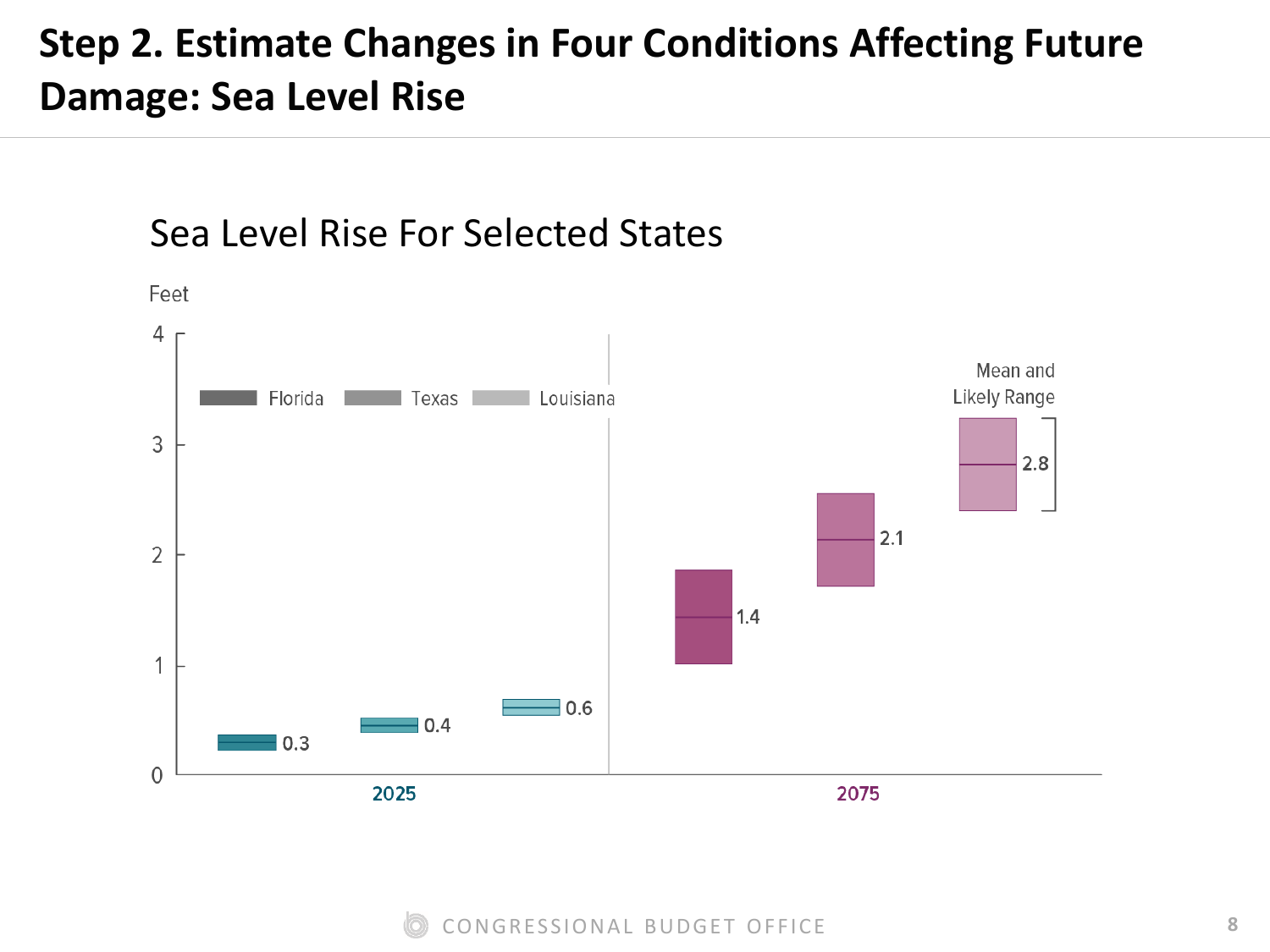### **Step 2. Estimate Changes in Four Conditions Affecting Future Damage: Hurricane Frequencies**

- CBO used 18 different sets of projections of hurricane frequencies for each future year. Each set contained a single projection for each category of hurricane.
- The 18 sets are based on different estimates of:
	- The effect of climate change on hurricane-causing conditions, such as sea surface temperatures and wind shear
	- The effect of changes in hurricane-causing conditions on hurricane landfalls in the United States
- The projections generally showed increases in the most intense hurricanes.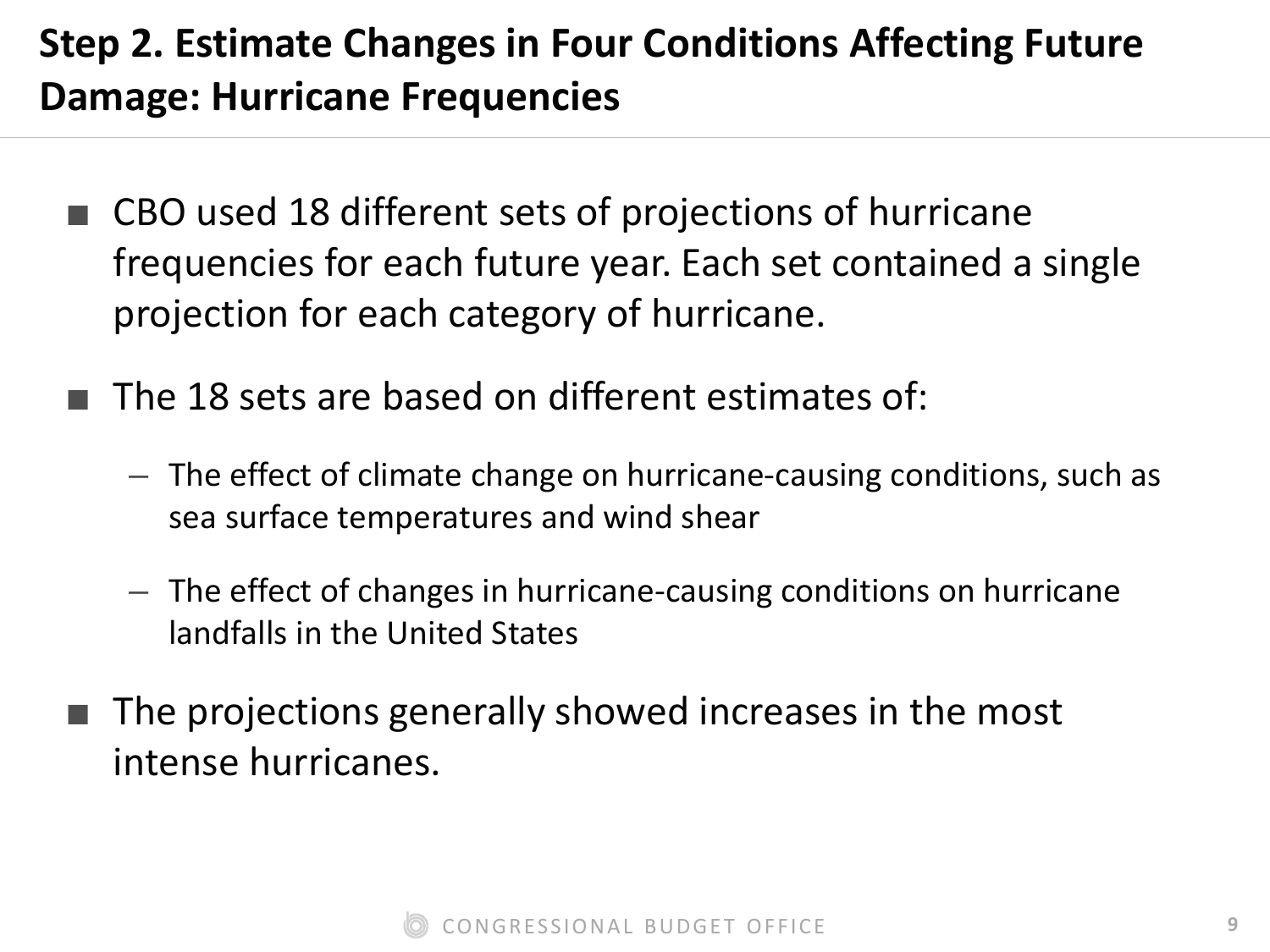## **Step 2. Estimate Changes in Four Conditions Affecting Future Damage: County-Level Population and Per Capita Income**

- CBO approximated changes in exposed property in each coastal state by changes in population and per capita income in its counties.
- County-level projections were based on individual counties' historical growth rates and the projected growth rate for the United States as a whole.
- CBO built a distribution around each county's projected point estimate, accounting for:
	- Individual county shocks
	- Regional shocks
- County growth rates were weighted by the county's vulnerability to wind and storm surge damage and aggregated to the state level.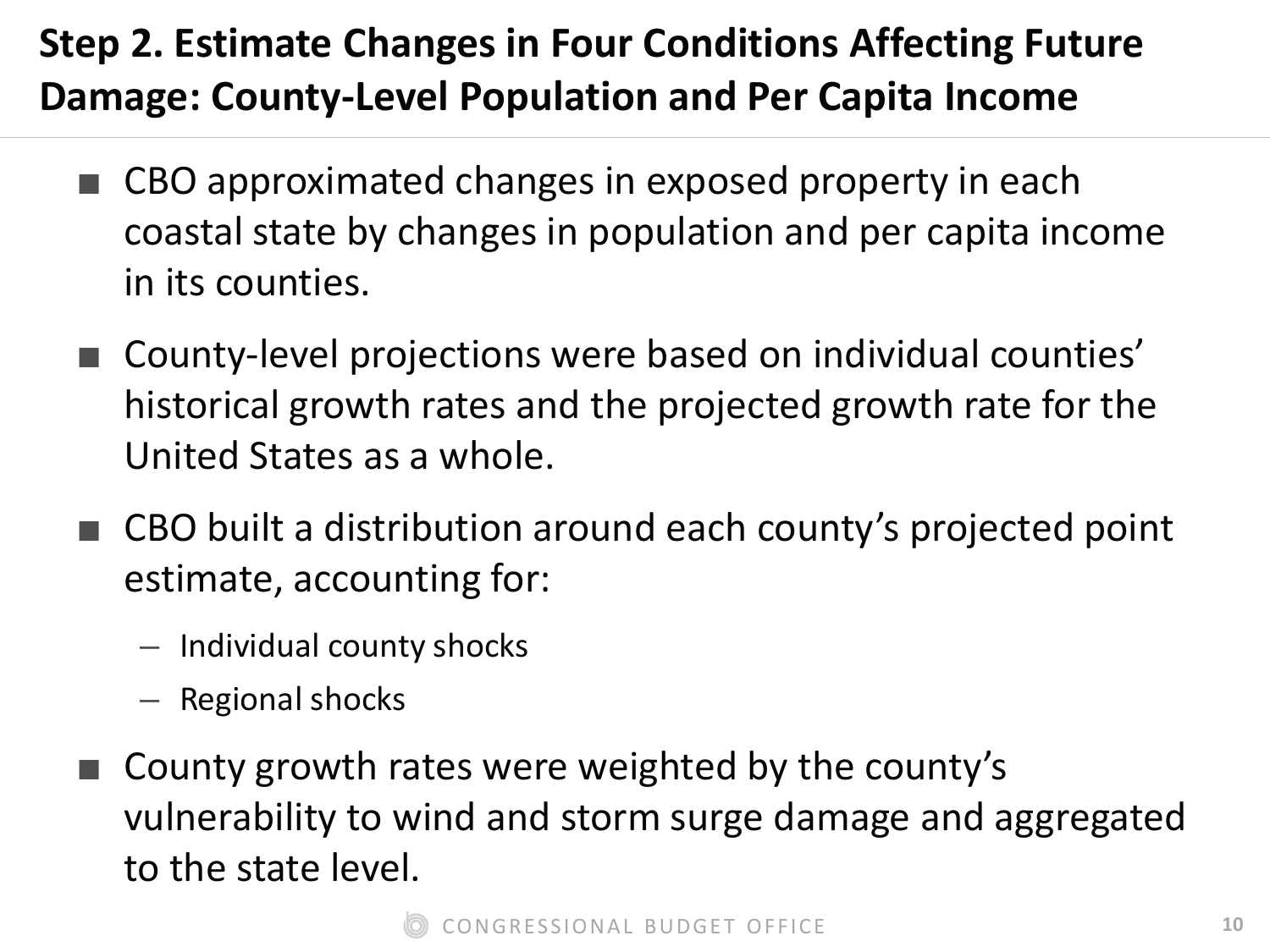### **Step 3. Estimate Future Expected Damage for Each State on the Basis of Distributions of the Four Underlying Factors**

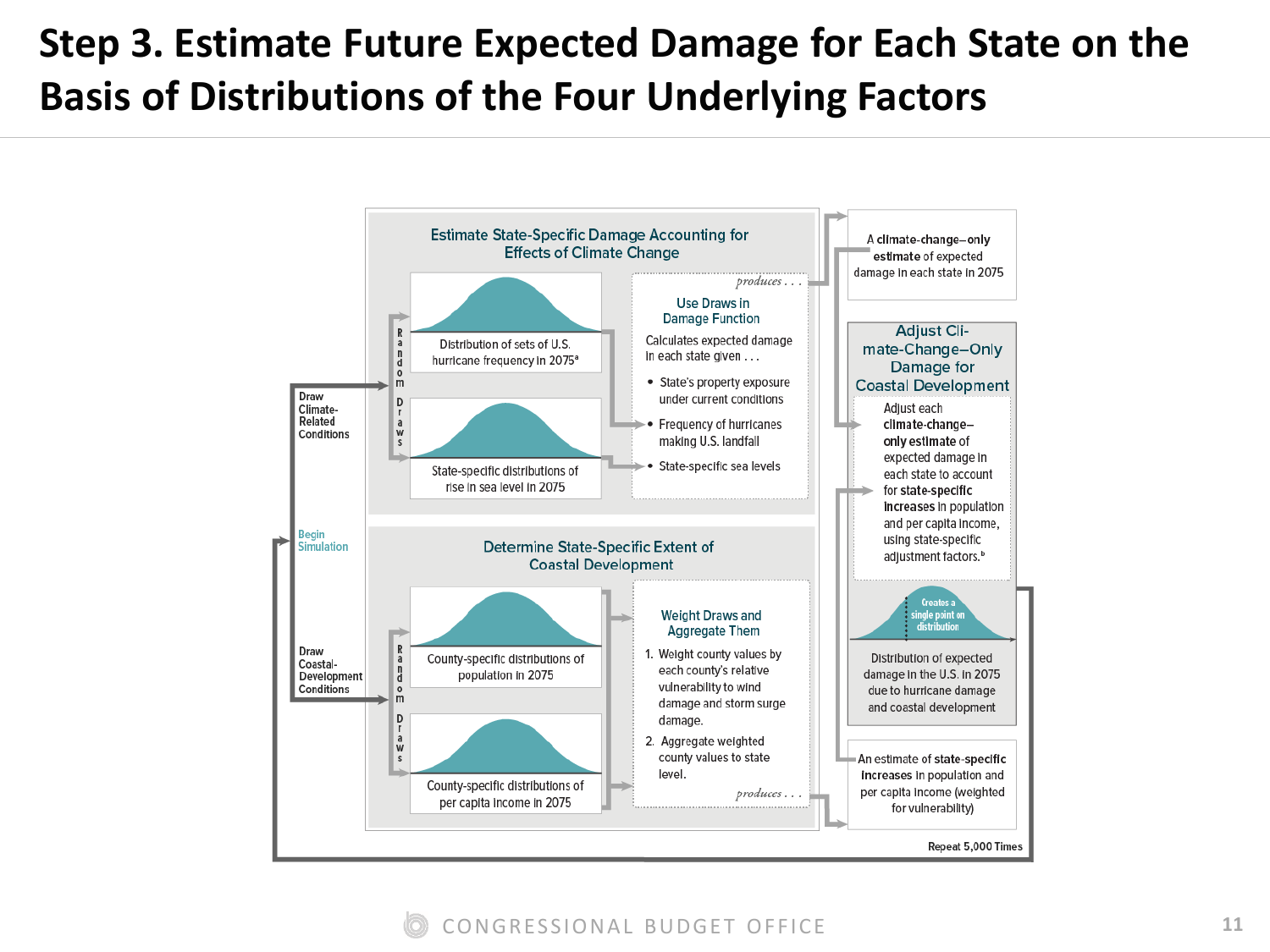#### **Results: Distribution of Expected Damage in 2075**



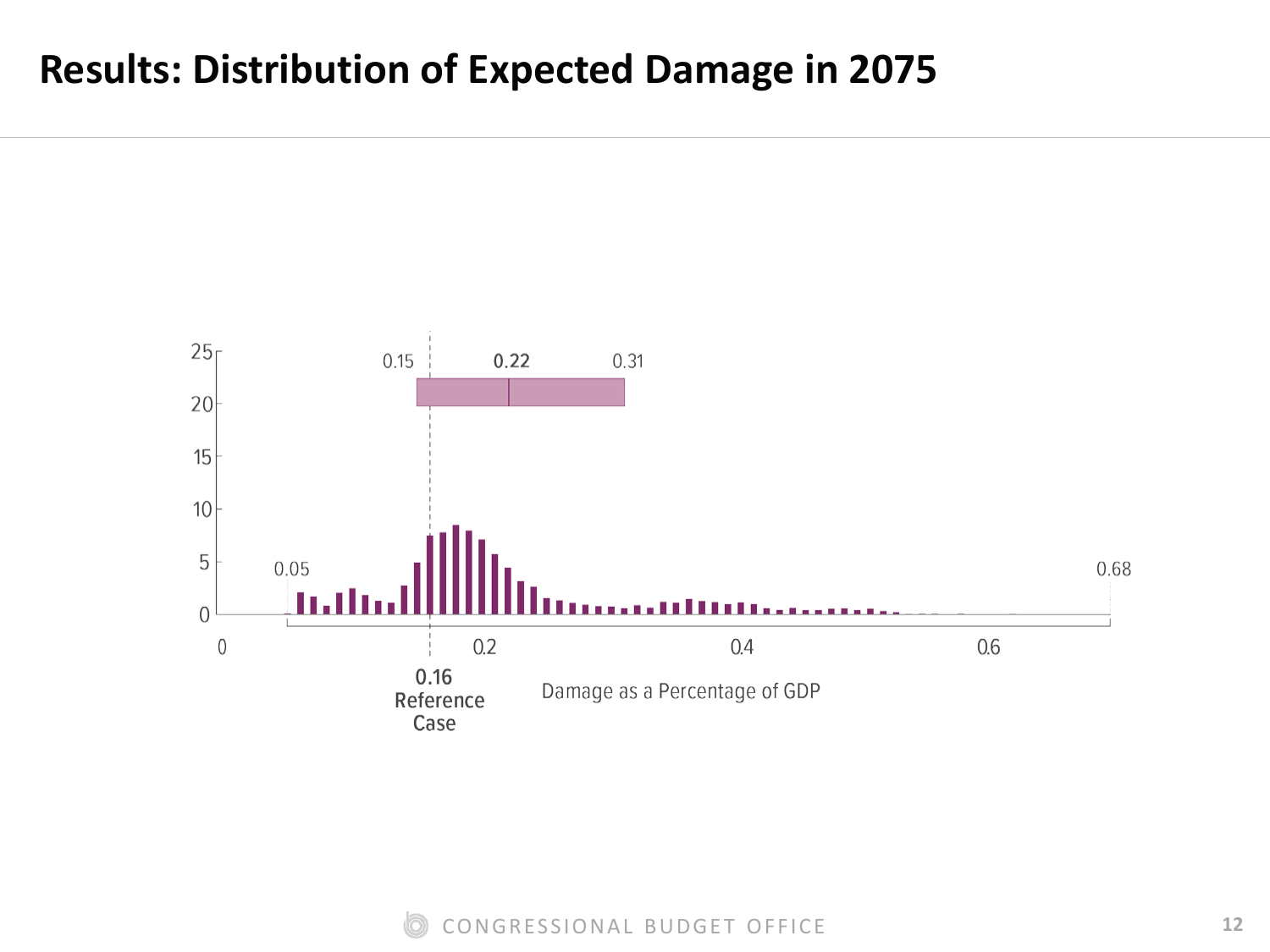#### **Results: Percentage of Population Living in Counties With Substantial Expected Hurricane Damage in 2075**



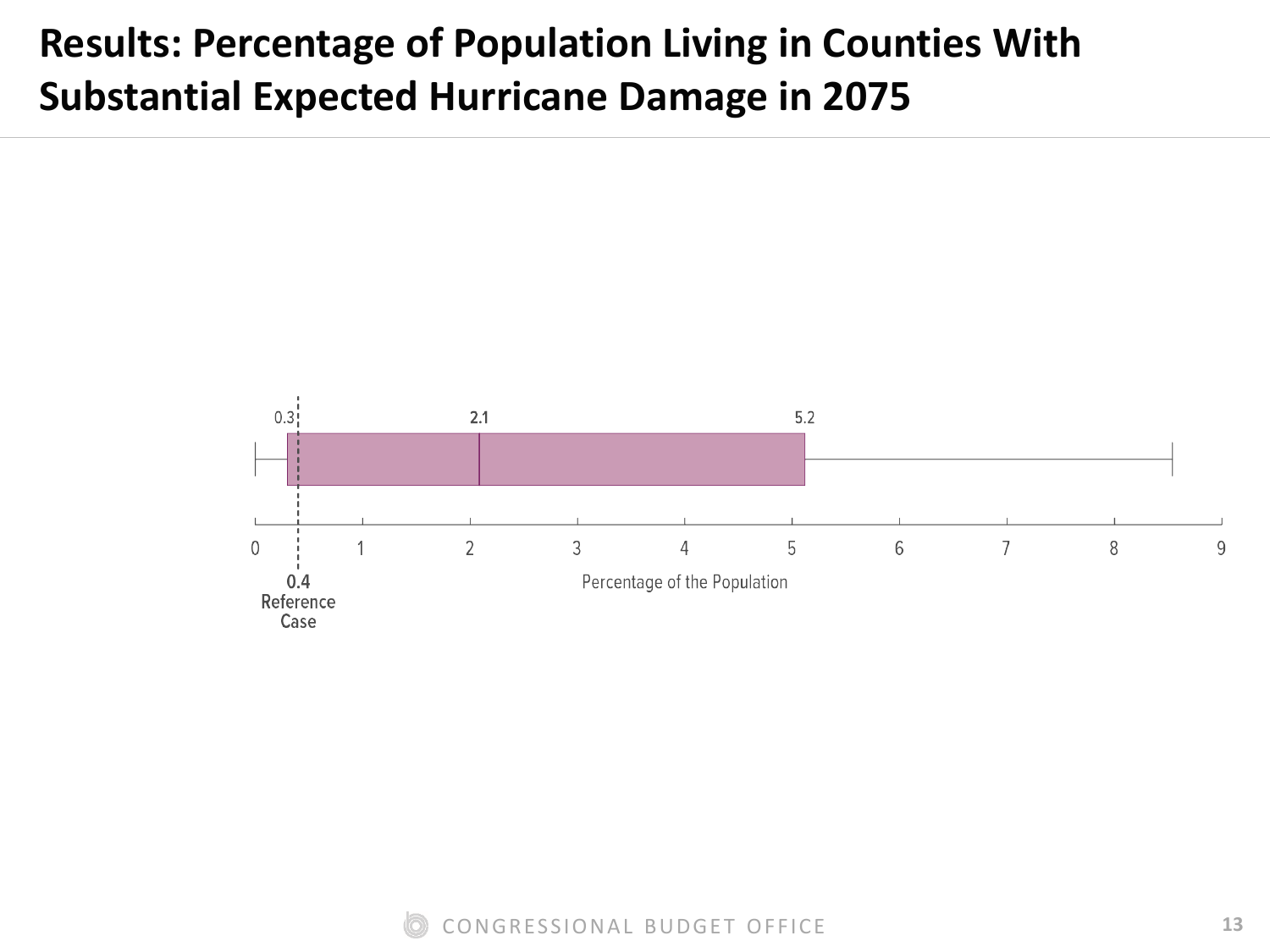### **Results: Attribution of Increased Damage to Climate Change and Coastal Development**

- The increase in mean expected damage consists of two components:
	- The sum of the increases in mean damage caused by each effect in isolation
		- \$35 billion due to climate change
		- \$40 billion due to coastal development
	- The increase caused by the interaction of the two effects: \$45 billion
- CBO attributed the interaction effect to climate change and coastal development on the basis of their shares of the first component.
- According to that method:
	- 45 percent of the total increase stems from climate change.
	- 55 percent of the total increase stems from coastal development.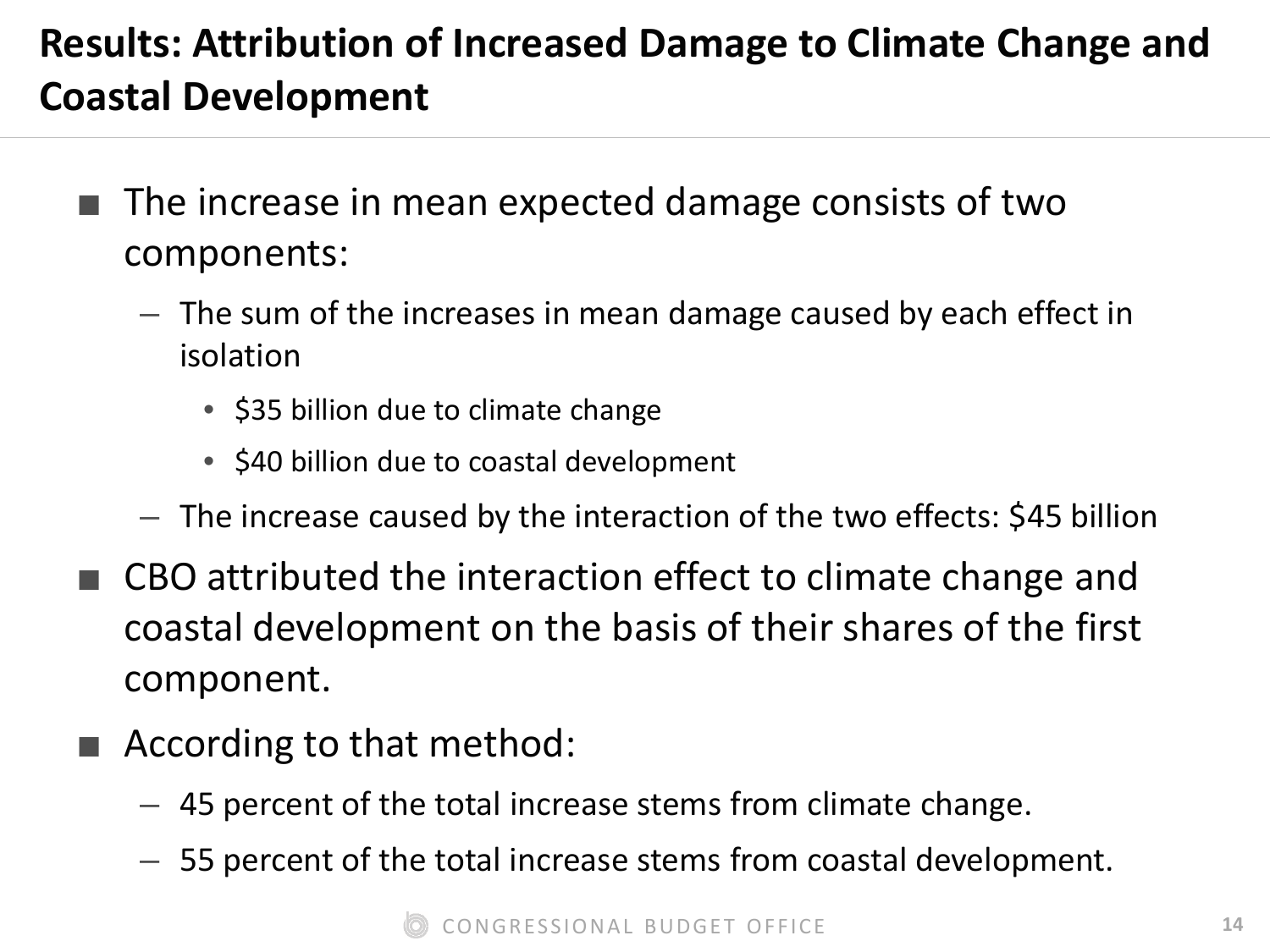#### Federal Spending as a Percentage of Total Economic Damage for Selected Hurricanes, 2000–2015

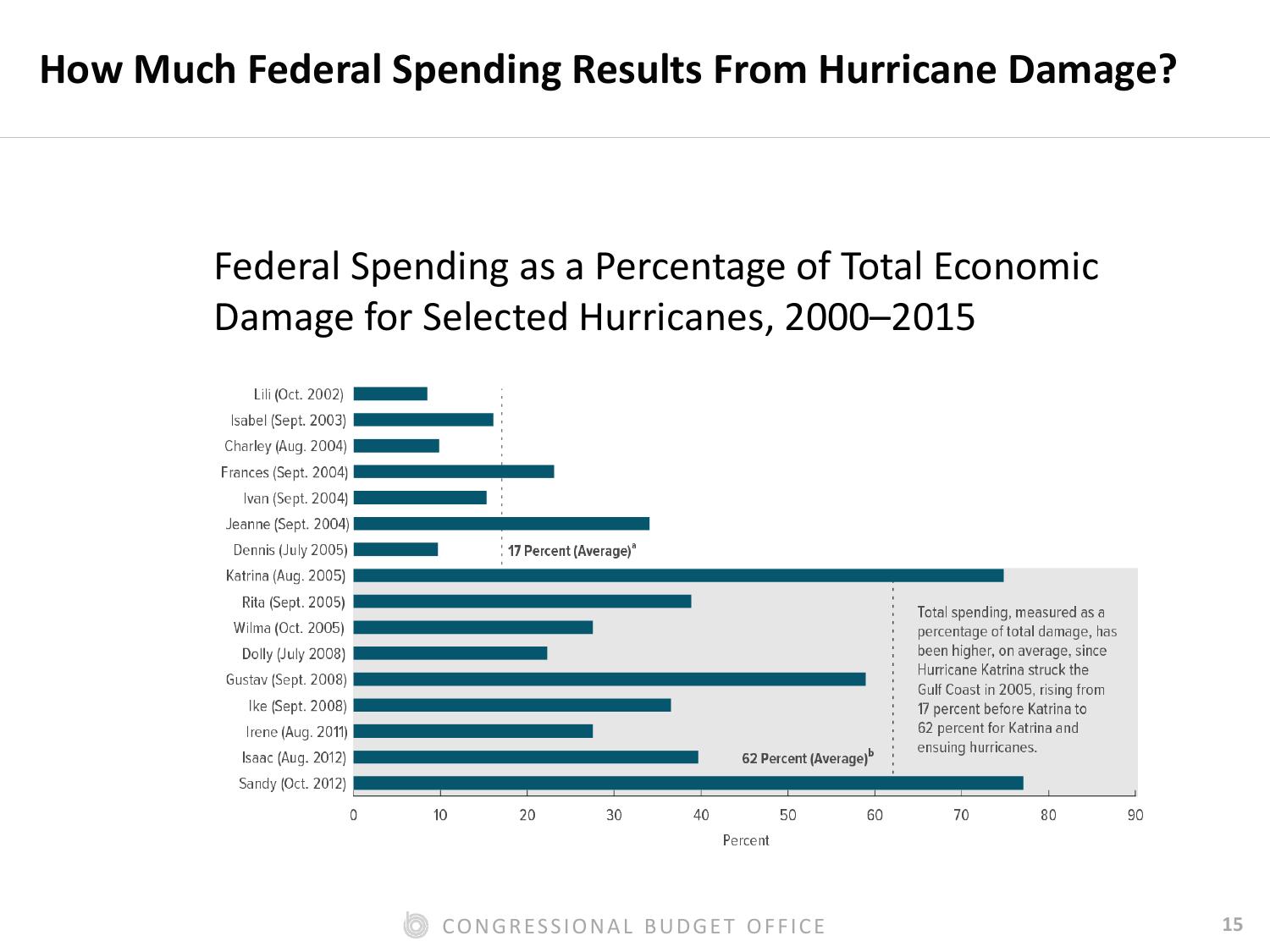### **Results: Estimates of Federal Spending on Hurricane Damage in 2075, Based on Historical Cost Scenario**



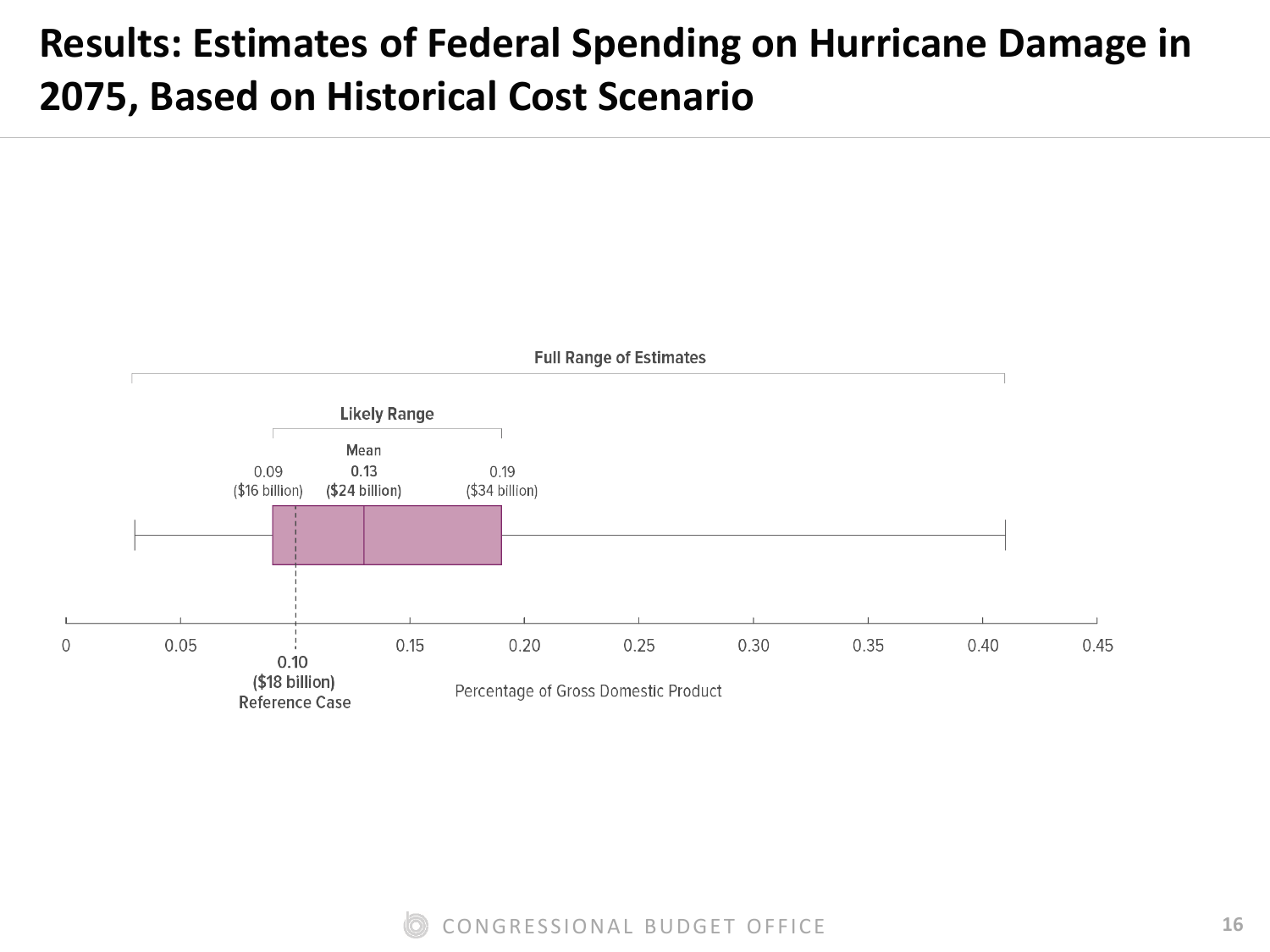### **Approaches for Reducing Pressure for Federal Assistance: Limit Greenhouse Gas Emissions**

- A coordinated global effort could lessen hurricane damage between now and 2075, but the result would be uncertain.
- Effects would most likely be realized in the second half of the century.
- Sea level rise is relatively insensitive to changes in emissions in the next few decades.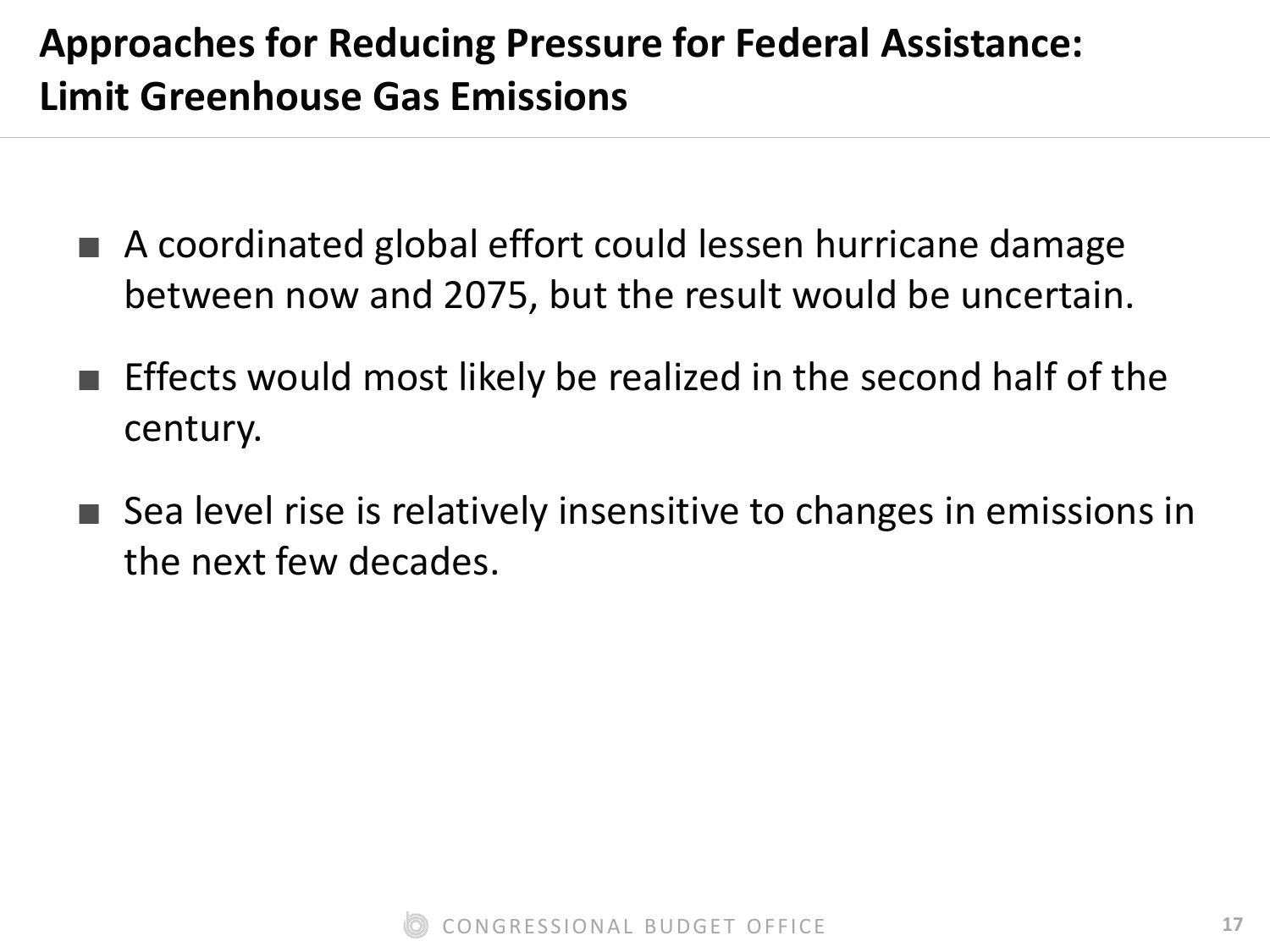### **Approaches (continued): Shift More Costs to State and Local Governments and to Private Entities**

- To the extent that households, businesses, and state and local governments in coastal areas do not bear the full cost of hurricane damage, such growth is subsidized by U.S. taxpayers.
- Shifting costs would increase incentives for private and public entities to take measures to limit expected damage.
- Such a shift could be achieved by:
	- Expanding flood insurance and raising premiums
	- Increasing the minimum amount of statewide per capita damage used to determine when to provide federal assistance
	- Increasing state and local cost share of assistance for projects receiving money from FEMA's Disaster Relief Fund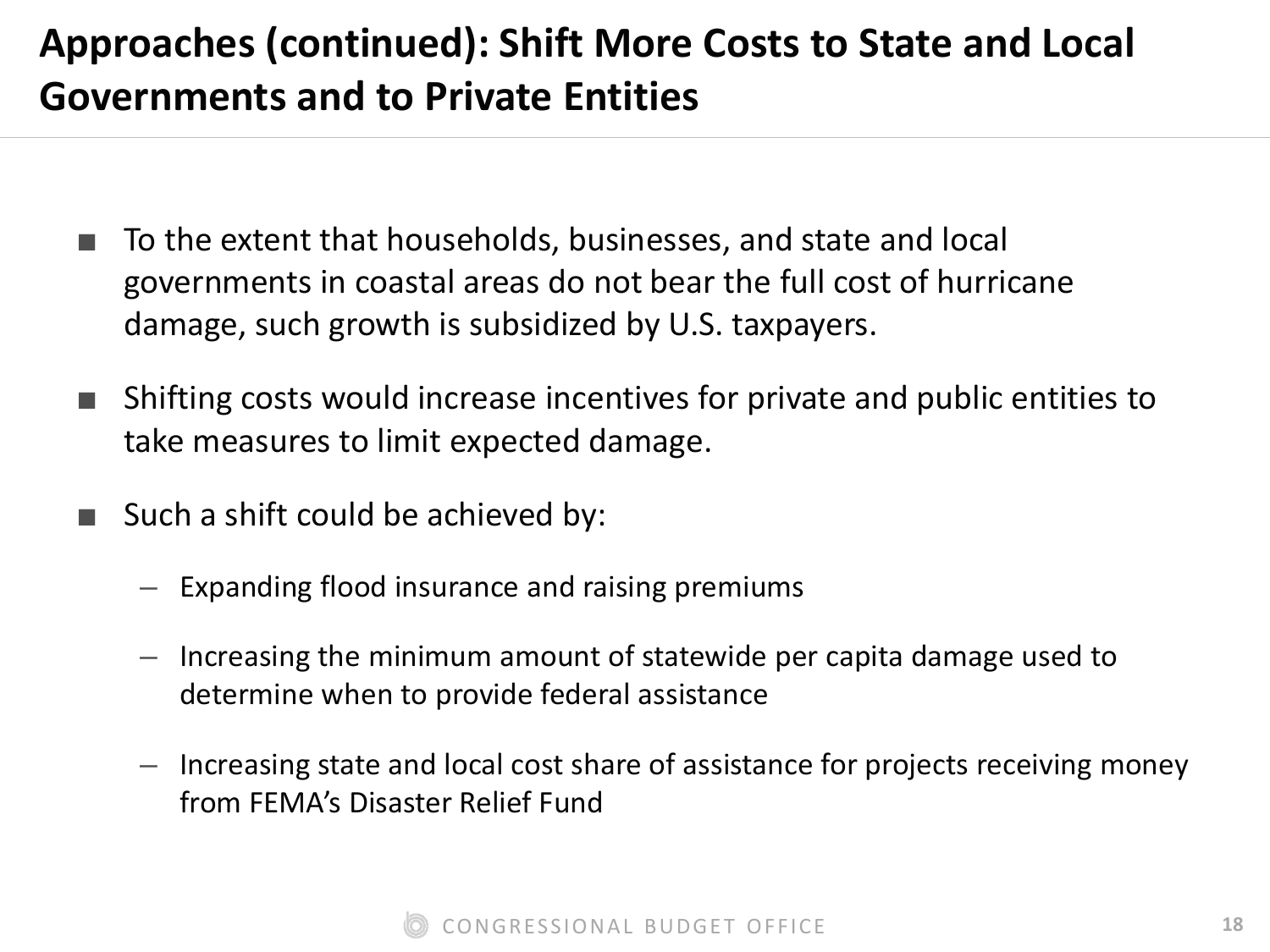## **Approaches (continued): Invest in Structural Changes to Reduce Vulnerability to Damage**

- Measures are beneficial if up-front costs are more than offset by decreases in expected costs from hurricane damage.
- A CBO study in 2007 found that projects undertaken by FEMA's Pre-Disaster Mitigation Program reduced expected future costs by \$3 for every \$1 spent.
	- The estimate was uncertain.
	- Past projects may not reliably indicate the effectiveness of future projects.
	- A complete analysis would need to take into account the possibility that hazard mitigation measures would encourage development in vulnerable areas.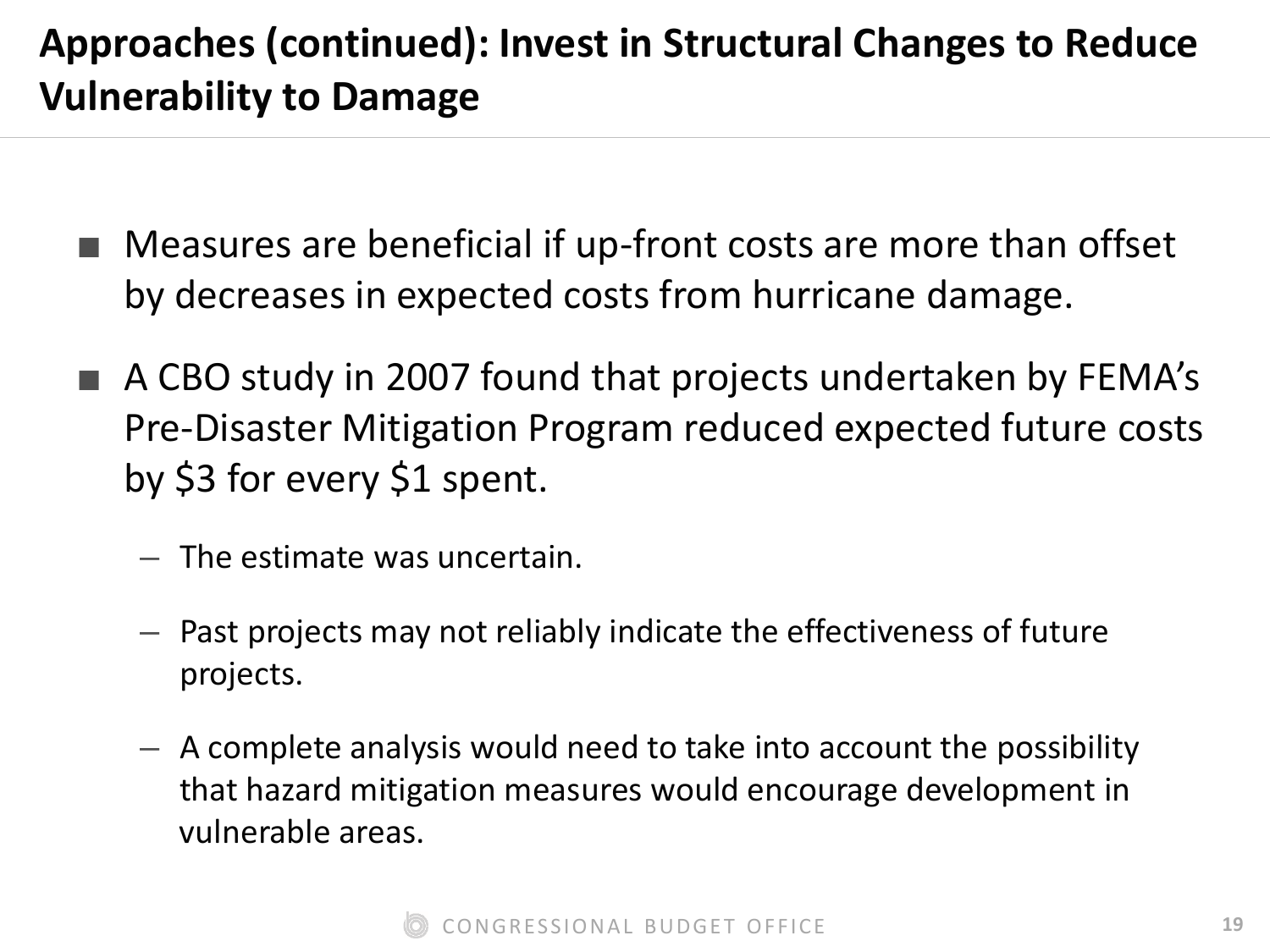#### **Concluding Thoughts**

- CBO estimates that:
	- Expected damage from hurricanes will grow more quickly than GDP.
	- The share of the population facing substantial damage will grow fivefold by 2075.
	- On the basis of past patterns, federal spending on hurricanes will also grow more quickly than GDP.
- Limiting greenhouse gas emissions may have little effect on damage in the next few decades.
- Pressure for federal spending might be reduced by:
	- Shifting costs to states, localities, and private entities
	- Investing in infrastructure to reduce vulnerability